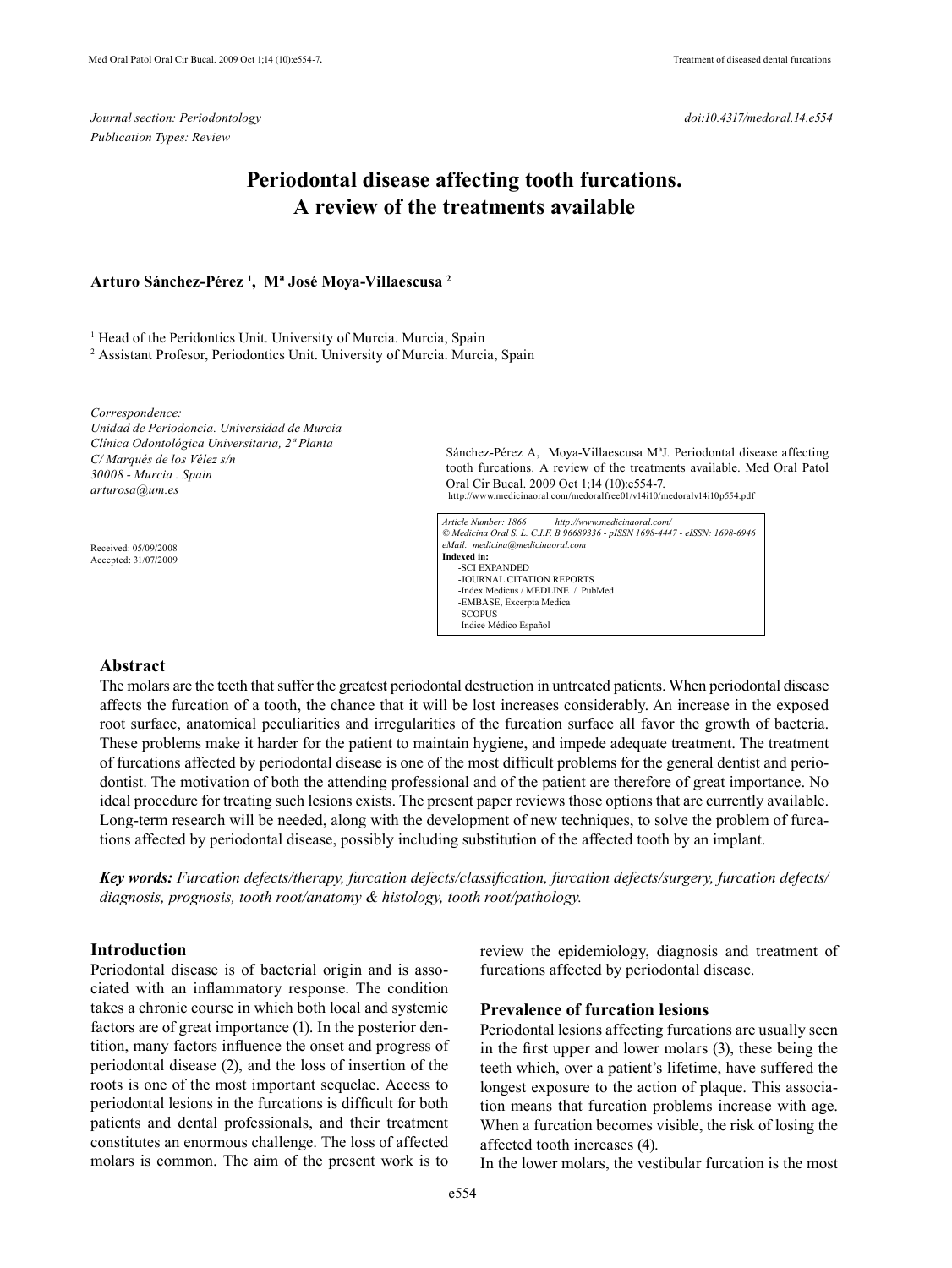commonly affected furcation, while in the upper molars the vestibular furcation is likewise usually the most commonly affected furcation, followed by the mesiopalatine and distopalatine furcations. One furcation among the first and second upper molars is affected by periodontal disease in 50% of all patients over 30 years of age (5). The upper first molars are more often affected than the lower first molars (3).

## **Diagnosis**

The precise diagnosis of periodontal disease affecting a furcation requires evaluation of the patient's clinical history, consultation with other specialists when indicated, a periodontal and radiographic examination, and, if necessary, laboratory tests. The condition of a furcation must be known before a prognosis can be established. The extent of furcation disease can be determined by evaluating the following parameters:

- 1. Vertical bone loss
- 2. Horizontal bone loss
- 3. Both the above

Horizontal bone loss is the most commonly used parameter, and in Europe the classification proposed by Hamp (6) is usually employed (Fig. 1):

• Grade 0: No involvement of the furcation.

• Grade I: The furcation is detectable with a probe, but no more than 1/3 is exposed.

• Grade II: The probe can penetrate more than 1/3 of the furcation, but not pass right through the tooth.

• Grade III: The probe passes from one side of the furcation to the other.



Fig. 1. Classification of different furcations.

A diagnosis can be made using a probe, a conventional periodontal probe, or a specific periodontal instrument such as a Nabers probe. The latter is designed to determine the degree of penetration that can be achieved. Lower vestibular furcations are the easiest type to clinically explore - the hardest type being upper distopalatine furcations.

Knowing the radiotransparency of a furcation is of great help when trying to establish a diagnosis. However, consideration is required of the 'delay' which X-ray

images suffer with respect to reality (generally several months), the minimum size necessary to detect a lesion (0.5 mm), the technical problems of correctly positioning the X-ray plate, and the superimposition of anatomical structures. X-rays also provide a means of monitoring the success of treatment. A long root trunk, a wide furcation and a crown fornix at the cement-enamel junctions are described by some authors as signs of a poor prognosis (7).

Teeth affected with furcation periodontal disease pose a serious problem that compromises and modifies both the treatment plan and the prognosis.

Teeth with Grade III disease are commonly extracted, but even teeth with Grade I and II disease are candidates for extraction when the patient has sufficient bone and the treatment required is long or complicated, and the prognosis uncertain. However, an uncertain outcome does not imply that all teeth with periodontal disease affecting the furcation should be extracted.

# **Factors associated with furcation periodontal disease**

In order to correctly characterize a furcation, the following factors (many of which are anatomical and biomechanical in nature) should be taken into account (2):

- The size of the furcation
- The length of the root trunk
- Root divergence
- Root fusion
- Root concavity
- Separation of the roots
- The remaining bone (crown/root ratio)
- Mobility
- Occlusion (prematurity and interferences)
- Adherence of the gum
- The ease with which hygiene of the affected furcation can be maintained

• The capacity of the patient to maintain optimum hygiene

In addition, the following should be taken into account:

- Age
- Sex
- Degree of hygiene actually maintained
- Smoking
- Parafunctional habits

#### **Differential diagnosis**

Furcation lesions are usually caused by plaque, a consequence of periodontal disease, but also by other factors:

- Occlusal trauma
- Periodontal pulp disease (accessory pulp canal)
- Root fracture
- Invagination of the enamel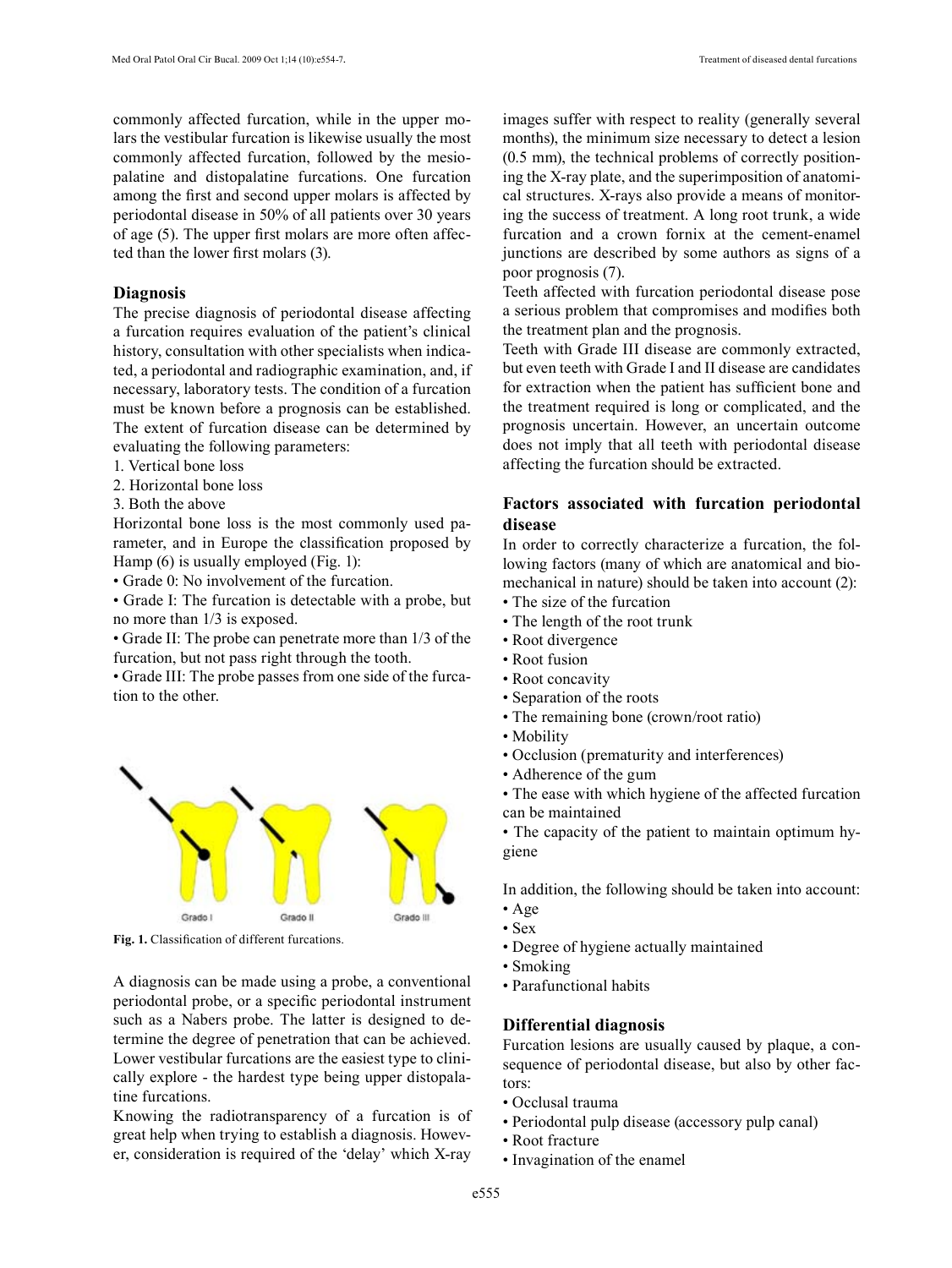• Enamel pearls

• Developmental grooves

A differential diagnosis is therefore essential.

# **Treatment of furcation lesions**

Treatment will depend on the extent of the disease, the strategic importance of the affected tooth, and the degree of patient cooperation. All therapy must first begin with periodontal treatment (systemic and basic phases, followed by re-evaluation) and adequate hygiene on the part of the patient. Undoubtedly, the bifurcations constitute one of the zones in the oral cavity where plaque is most difficult to remove. Knowledge of the root morphology and of the topography of the pocket is essential if access to difficult areas is to be gained. It is usually much easier to work with an ultrasound probe or drill than with manual devices.

- Treatment of Grade I diseased furcations

Monitoring of hygiene. Monitoring should ensure that through adequate hygiene the patient is able to prevent a lesion from progressing. Follow-up should be strict, and re-evaluation frequent. If there are no inconveniences, a more interventional strategy can be adopted should the lesion progress.

Debriding with or without a flap but with no modification of the furcation. Both techniques reduce the probing depth in the deepest areas of the lesion. The gain in clinical insertion is reported to improve slightly – but not significantly - when this treatment is performed without a flap  $(2)$ .

Odontoplasty. The aim of this treatment is to eliminate the opening of the furcation through debridement of the enamel and/or cementation of the furcation. It may be accompanied by osteoplasty. This therapy seeks to improve accessibility and facilitate hygiene, and to remove the bacterial reservoir in the grooves of the furcation pillars. Its drawbacks include the possibility of generating sensitivity, the appearance of secondary caries, progression may not be avoided, and the patient must be highly motivated. It is mainly indicated for use with incipient lesions with very well defined cement-enamel junctions.

Covering of the furcation. This therapy is based on mucogingival root coverage surgery, and involves connective tissue grafts and coronally positioned flaps. In this case, however, it is performed for functional rather than aesthetic reasons. Bone infilling of 18%-70% of the initial volume of the defect has been recorded. Some authors include root detoxification in such therapy, but this does not seem to improve the results obtained. Over the short term, coronally positioned flaps with or without root conditioning, whether accompanied or not by substitutions with freeze-dried, decalcified human bone, may provide good results, but improvements are lost within 4-5 years. The main drawbacks are the risk of lesion progression in the furcation hidden by the covering, and therapeutic failure, which is accompanied by disease progression (8).

- Treatment of Grade II diseased furcations

The tunnel technique. This is mainly used to treat advanced Grade II and Grade III lesions (3,9). It requires that the root trunks be short, and that there be wide root divergence and a favorable crown/root ratio. Nowadays the technique has lost much of its validity given the difficulties it causes with respect to maintaining adequate hygiene, especially of the upper molars. The aim of the technique is to permit the access of an interproximal brush to the fornix of the furcation; basically the furcation lesion is made larger to allow better hygiene, but few patients manage to maintain an adequate cleaning routine.

The main risks associated with this treatment include the covering of the tunnel by gingival growth (induced by inflammation caused by plaque), the appearance of secondary caries, the generation of thermal hyperesthesia, the need to undertake endodontic treatment due to the presence of an accessory canal, and the need for osteotomy. Tunneling commonly creates an ecological habitat that is difficult to keep clean: food remains and bacteria therefore accumulate, generating inflammation.

Guided tissue regeneration. Guided tissue regeneration (GTR) has been shown to be useful in the treatment of Grade II lesions (10). However, it should be remembered that spontaneous regeneration following meticulous debridement is also possible. The commercial availability of bone morphogenetic proteins (BMP) and amelogenetic protein matrix has provided a new focus for this kind of treatment. These products can be used alone or in combination.

Unfortunately, the cost/benefit ratio for these techniques is poor - the price a patient has to pay for every millimeter regenerated being very high. The possibility of failure due to the exposure of the surgical membrane or infection (11) must also be taken into account. Some authors suggest that the use of bone substitution material improves the outcome of this type of treatment, while others report no improvement over the use of surgical membranes alone.

## - Grade III diseased furcations

Guided tissue regeneration. This is of very little use in the treatment of such advanced grade disease. It should only be attempted with lesions that are under control, isolated, and when the patients can easily maintain hygiene. The outcome, however, is very uncertain (10,12). Root hemisection. This consists of individualization of the roots of a multi-root molar. The technique is generally performed on the lower molars; only exceptionally is it attempted on the upper molars. Prior endodontic treatment is always necessary. Later restoration can be